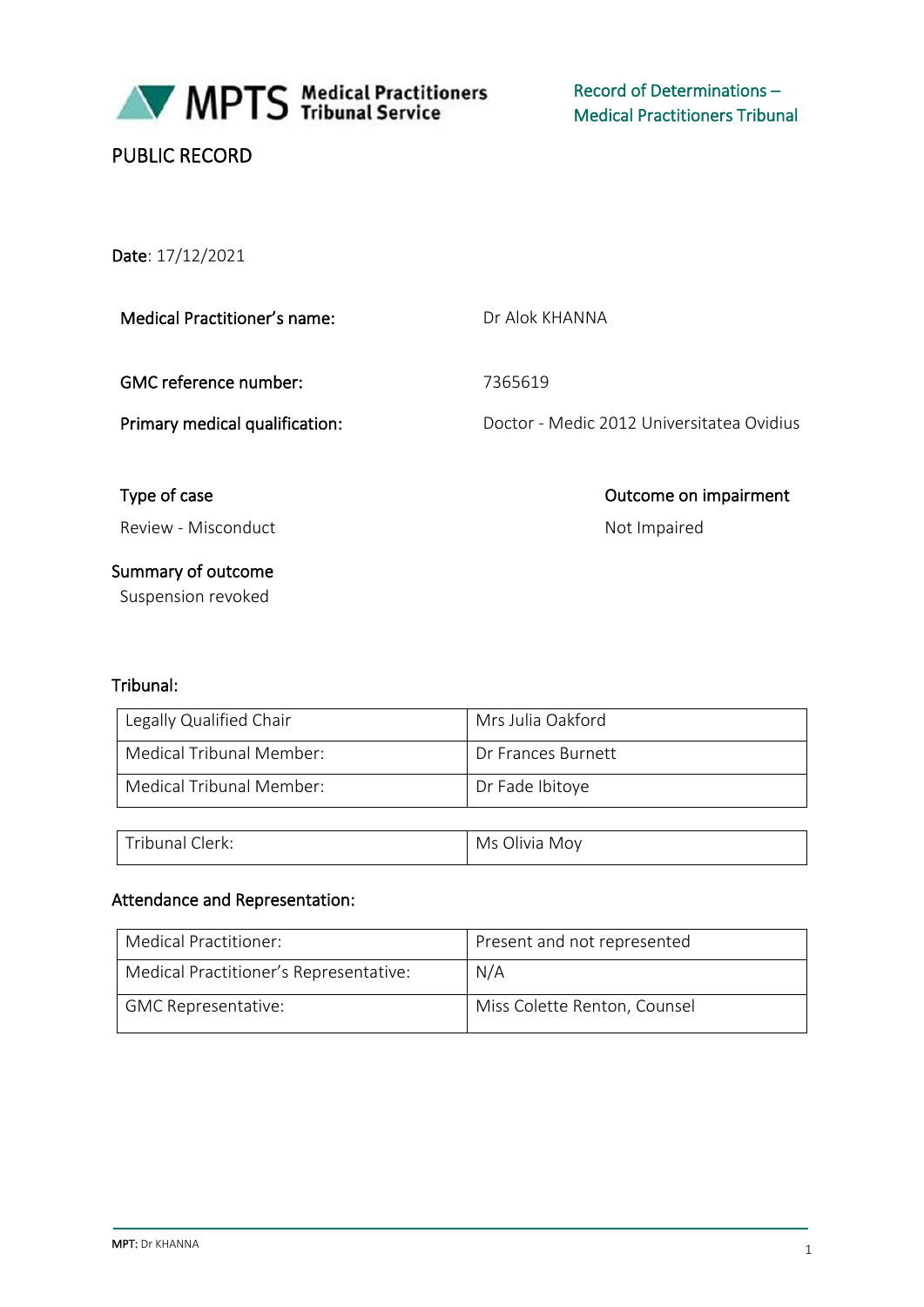### Attendance of Press / Public

In accordance with Rule 41 of the General Medical Council (Fitness to Practise) Rules 2004 the hearing was held in public.

### Overarching Objective

Throughout the decision making process the tribunal has borne in mind the statutory overarching objective as set out in s1 Medical Act 1983 (the 1983 Act) to protect, promote and maintain the health, safety and well-being of the public, to promote and maintain public confidence in the medical profession, and to promote and maintain proper professional standards and conduct for members of that profession.

#### Determination on Impairment - 17/12/2021

1. The Tribunal now has to decide in accordance with Rule 22(1)(f) of the General Medical Council (GMC) (Fitness to Practise) Rules 2004, as amended ('the Rules') whether Dr Khanna's fitness to practise remains impaired by reason of misconduct.

### Background

#### The 2021 Tribunal

2. Dr Khanna's case was first considered by a Medical Practitioners Tribunal in March 2021 ('the 2021 Tribunal'). Dr Khanna qualified in 2012 with an MBBS from the Universitatea Ovidius in Romania. Prior to the events which are the subject of the hearing, Dr Khanna moved to the UK in 2014 and worked as a Senior House Officer in Trauma and Orthopaedics at various hospitals until 2019. At the time of the events in the Allegation, Dr Khanna was employed as a Locum Senior House Officer on the Orthopaedic ward of Craigavon Area Hospital ('the Hospital').

3. The facts found proved at Dr Khanna's March 2021 hearing can be summarised as follows: On 14 February 2019, Dr Khanna accessed Miss A's email programme without her permission and sent an email to Mr B. It was found proved that Dr Khanna knew that Miss A had not drafted the email and had not permitted him to send the email on her behalf. It was also found proved that the email contained information which Dr Khanna knew to be untrue. As a result, the March 2021 Tribunal found that Dr Khanna's actions were dishonest.

4. The March 2021 Tribunal determined that Dr Khanna's actions amounted to misconduct. It found that Dr Khanna accessed Miss A's email without her permission; told her that he was going to send the email when she asked what he was doing on her email account; did not answer her questions; continued typing notwithstanding her questions and sent the email as if she was sending it and when he knew she had not drafted it, nor permitted it to be sent.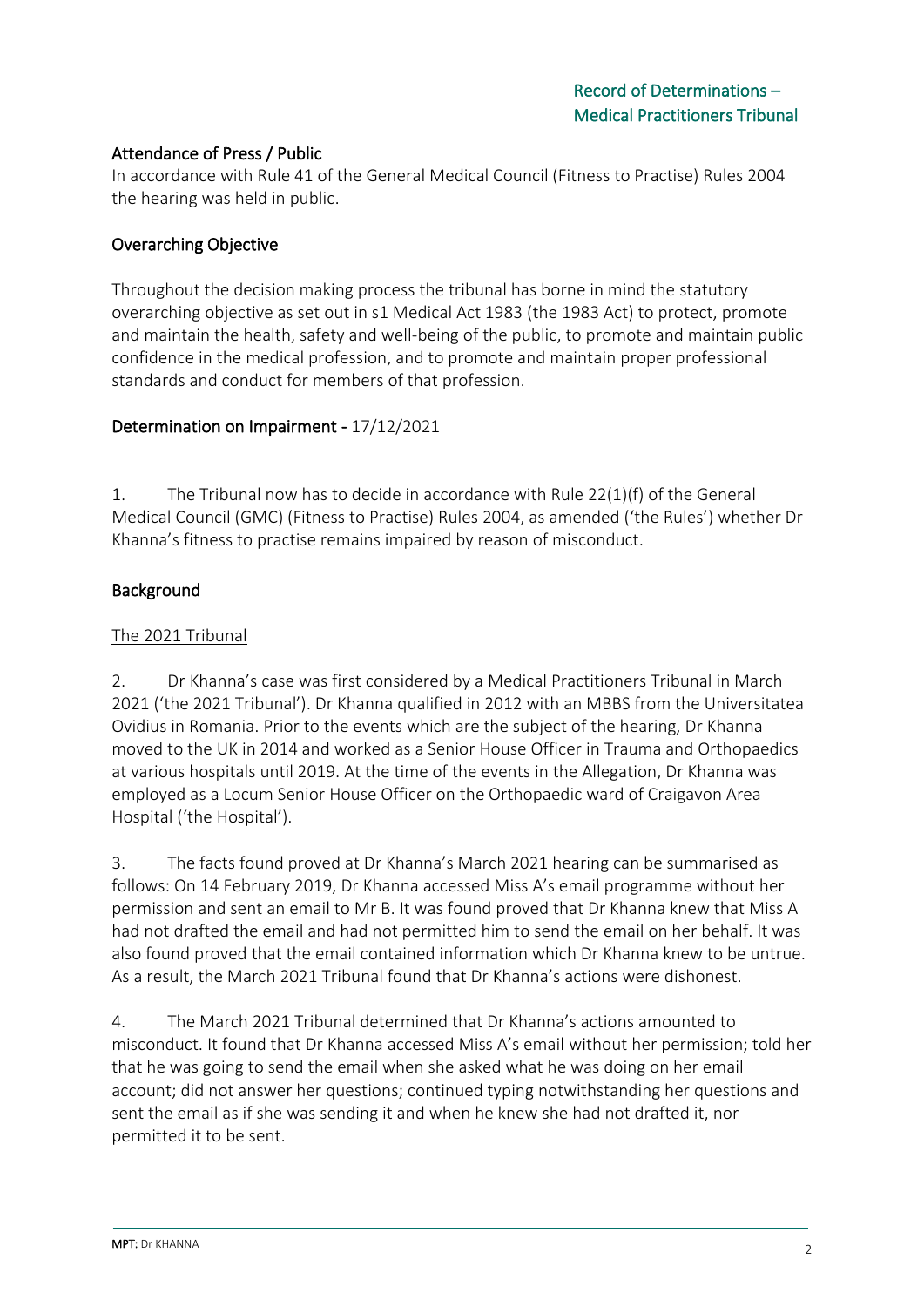# Record of Determinations – Medical Practitioners Tribunal

5. The Tribunal took the view that a member of the public would be 'extremely perturbed' by this behaviour. The March 2021 Tribunal further found that Dr Khanna was in breach of numerous paragraphs of GMP and that given all the circumstances, his actions amounted to misconduct which was serious.

6. The March 2021 Tribunal found that Dr Khanna's fitness to practise was impaired by reason of his misconduct. The 2021 Tribunal did not consider that there was a risk of repetition and it did not therefore consider that it should make a finding of impairment on the basis of the need to protect the public. However, the Tribunal determined that a finding of impairment was necessary to promote and maintain public confidence in the medical profession and determined that the need to promote and maintain proper professional standards and conduct for members of the profession would be undermined if a finding of impairment were not made. The Tribunal concluded the case by suspending Dr Khanna's registration from the medical register for a period of 9 months.

7. The March 2021 Tribunal determined to direct a review of Dr Khanna's case. It considered that it would assist a reviewing Tribunal if Dr Khanna provided:

- A written statement prepared by Dr Khanna:
	- o reflecting on these Fitness to Practise proceedings and how he has addressed or is addressing the aspects of his behaviour which have been identified as misconduct;
	- o Setting out his current work position;
- References and/or testimonials from work colleagues relating to his practice in the 12 months preceding the hearing;
- His attendance at the review either in person or remotely;
- A schedule of the continuing professional development courses which he has undertaken;
- Any other information that he considers will assist the reviewing tribunal.

# The Evidence

- 8. The Tribunal has taken into account all the evidence received:
	- The determinations from the 2021 Tribunal;
	- Various email exchanges between the GMC and Dr Khanna;
	- Dr Khanna's reflections;
	- Various testimonial letters.

#### Submissions

9. On behalf of the GMC, Miss Renton submitted that the GMC are neutral to the matter of whether Dr Khanna's fitness to practise remains impaired by reason of his misconduct.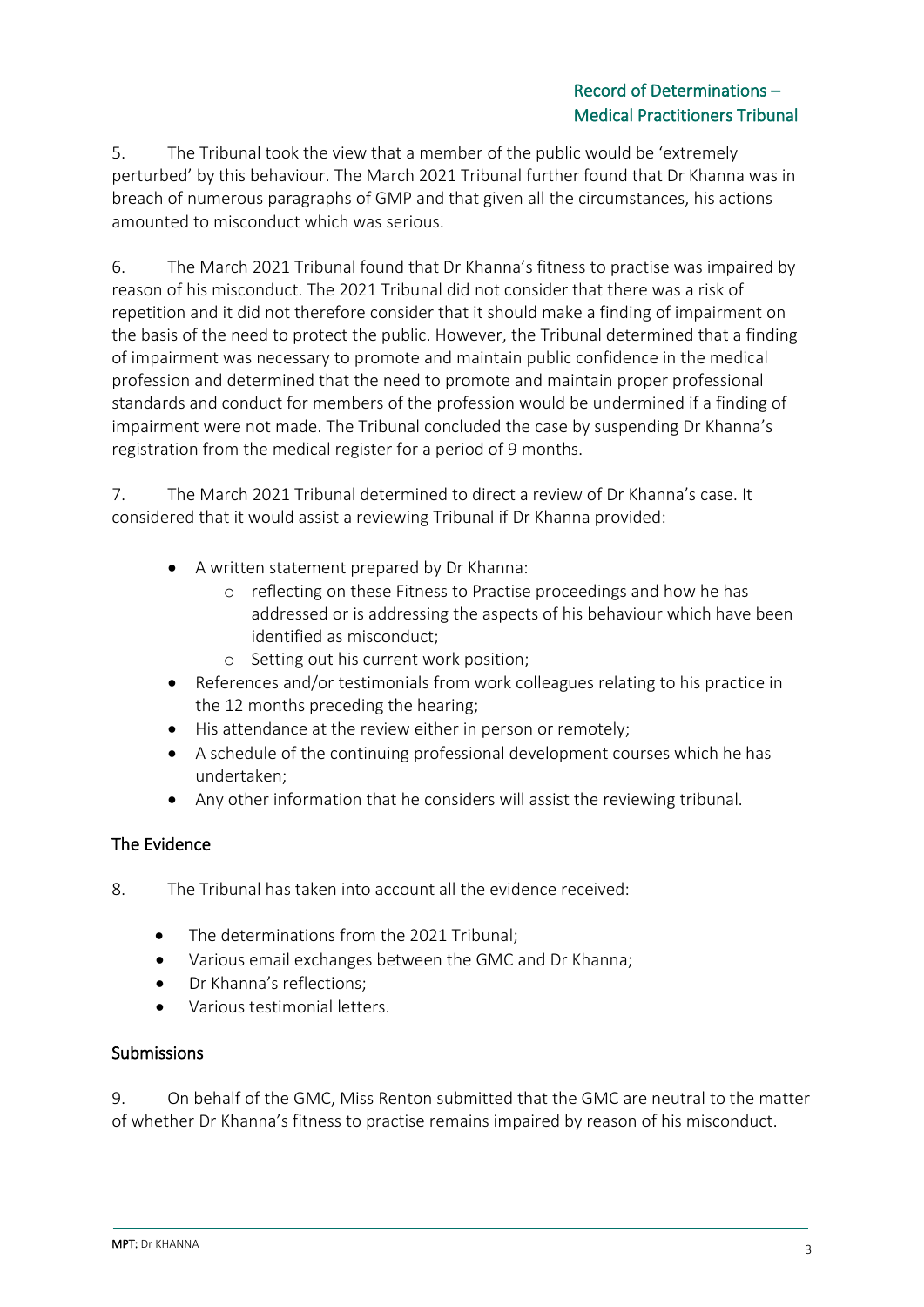10. Miss Renton submitted that Dr Khanna still does not seem to accept the dishonesty element of the factual findings of the March 2021 Tribunal, but stated that the question of his insight and whether it increases the risk of future repetition, is a matter for the Tribunal.

11. Dr Khanna submitted that his fitness to practise is no longer impaired. He submitted that he has never been dishonest previously in his career and stated that the current period of suspension on his registration has been the 'worst 9 months of his life'.

12. Dr Khanna offered an apology to Miss A and submitted that he would never allow something similar to happen again. He stated that he is ready to go back to work at this point and believes that his fitness to practise is no longer impaired.

# The Relevant Legal Principles

13. The Tribunal reminded itself that the decision in relation to impairment is a matter for the Tribunal's judgement alone. As noted above, the previous Tribunal set out the matters that a future Tribunal may be assisted by. This Tribunal is aware that it is for the doctor to satisfy it that he would be safe to return to unrestricted practice.

14. This Tribunal must determine whether Dr Khanna's fitness to practise is impaired today, taking into account Dr Khanna's conduct at the time of the events and any relevant factors since then such as whether the matters are remediable, have been remedied and any likelihood of repetition.

# The Tribunal's Determination on Impairment

15. The Tribunal had regard to the submissions of both parties on whether Dr Khanna's fitness to practise remains impaired by reason of his misconduct.

16. The Tribunal had regard to the various testimonials presented by Dr Khanna and noted that he is clearly a competent doctor. It noted that there are no clinical concerns with Dr Khanna's practice and had regard to the courses Dr Khanna has undertaken during his period of suspension in order to try to keep his medical knowledge up to date.

17. The Tribunal considered Dr Khanna's level of insight. It noted that Dr Khanna apologised a number of times for sending the email to Mr B and further noted that he seemed to understand the impact his actions had on Miss A. The Tribunal had regard to the determinations of the March 2021 Tribunal and noted that the Tribunal found it unlikely that Dr Khanna would repeat such actions. Today's Tribunal considered Dr Khanna's level of insight to be acceptable and was satisfied that the risk of repetition in this case is still very low.

18. The Tribunal noted that Dr Khanna has an understanding of why doctors need to be honest and understands how dishonesty can damage the reputation of the profession. The Tribunal further noted that the findings of the March 2021 Tribunal regarded one, singular